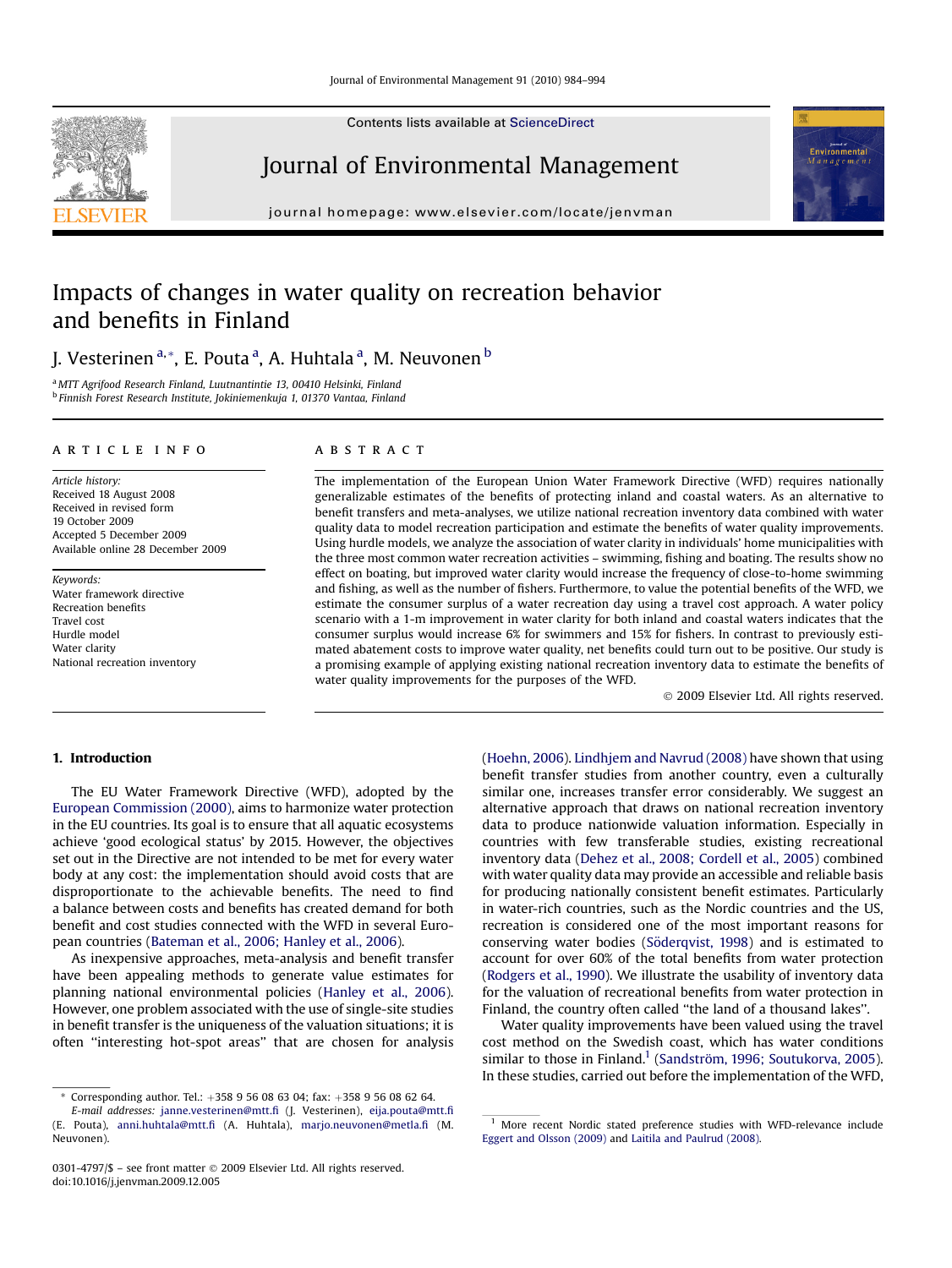water quality was valued as an attribute affecting an individual's choice of destination site or region, as is often done in the analysis of water recreation demand (e.g. [Parsons et al., 2003; Egan et al.,](#page-10-0) [2009\)](#page-10-0). However, an abundance of water recreation opportunities has an effect on the applicability of various types of recreation demand models. When modeling water recreation demand in a water-rich country like Finland, the focus should be on understanding the conditions enabling everyday, close-to-home water activities – ones forming a significant proportion of recreation – rather than the choice of remote sites. Site choice approaches are limited when the aim is to evaluate the effects of a water policy affecting citizens' everyday living environment on a national scale. National-level policies require a wider focus than the demand for water quality at a single lake or in particular small regions, and it is on the national scale that EU-wide policies such as the WFD seek to improve water quality. Assessing the impacts of policy on the national level makes it particularly important to link water quality to general recreation behavior ([Ribaudo and Piper, 1991\)](#page-10-0). Sitebased approaches would be difficult in this kind of setting since the WFD is intended to affect many lakes in various regions simultaneously. In contrast, national recreation inventory data can provide a solution to evaluate the effects of policy, as the data encompass participation in activities, frequency of participation, and information on the respondents' home municipality. To the best of our knowledge, there has been only one study to date that has analyzed water recreation in relation to close-to-home water quality ([Rib](#page-10-0)[audo and Piper, 1991\)](#page-10-0).

This study illustrates the use of national outdoor recreation inventory data in assessing the welfare effects of water quality change. Improvements in water quality and thus the everyday living environment, may affect water recreation behavior in two ways: Non-users are more likely to become recreational users, and current users to increase the number of days spent on a particular activity. For some individuals the decision on the number of use days is irrelevant due to personal preferences or a lack of suitable water areas or other resources.

The first objective is to analyze the association between recreation participation for three water activities – swimming, fishing and boating – and water quality, using water clarity as the indicator. Secondly, we estimate the consumer surplus of a water recreation day and the marginal social net benefits of an exogenous improvement in water quality. To illustrate the usability of this benefit assessment, we then take the analysis a step further and compare the benefits to the associated costs.

Our approach in modeling participation econometrically is to use hurdle models, which are further used to estimate the change in the number recreation days associated with water quality change. The value of a recreation day is estimated using the travel cost method. The current information on the costs of water quality improvements is expressed in physical measures, such as the abatement of nutrient emissions, whereas benefits are gauged in terms of easily perceived quality indicators, such as water clarity. Finally, we illustrate the linkage between physical measures, water clarity and the monetary costs and benefits.

# 2. Water resources, recreation participation and water quality indicators

Finland, with a population of about five million, has one lake for every 26 people. There are 187,888 lakes larger than 500 square meters, and water areas cover about 10% of the country. The Baltic Sea and its extensive archipelago are also actively used for water recreation. The Finnish national outdoor recreation demand and supply inventory confirms the importance of water resources in outdoor recreation. Over two-thirds of the population swim in

natural waters every year, swimming being the second most popular outdoor recreation activity after walking. Participation rates in fishing and boating are slightly above and below 50%, respectively (Pouta and Sievänen, 2001). Given the Finnish climate, with only four summer months on average, such a level of water recreation activity is almost surprising.

The main water recreation activities in Finland are swimming, fishing and boating. The water quality in a citizen's home municipality is particularly important for these activities, as the majority of one-day or shorter visits (68% for boating, 79% for fishing, 86% for swimming) take place close to home (Pouta and Sievänen, 2001). The natural resources for these activities are readily available, as the median distance from an individual's home to the nearest area suitable for swimming, fishing, or boating is only 2 km.

In the setting described, it is appealing to focus on the question how the availability and quality of recreation resources in individuals' living environment affect their participation in recreation activities. The environmental quality of a person's home region and its effect on his or her recreation behavior has been the subject of a number of recreation demand studies ([Ribaudo and Piper, 1991;](#page-10-0) [Boxall and McFarlane, 1995; Neuvonen et al., 2007](#page-10-0)). High provision of recreational opportunities in people's living environment has generally been found to promote active living that includes participation in recreation (Henderson and [Bialeschki, 2005\)](#page-10-0). The environmental quality of the recreational setting is positively associated with the level of recreational activity and the health of community members ([Kaczynski and Henderson, 2007](#page-10-0)).

The water environment is part of a high-quality environment that increases physical activity and enhances human health [\(Bau](#page-9-0)[man et al., 1999; Giles-Corti and Donovan, 2002; Humpel et al.,](#page-9-0) [2004\)](#page-9-0). Nearby water areas and their quality have been found to be a significant factor in hedonic property price studies (e.g. [Leggett](#page-10-0) and Bockstael, 2000; Michael et al., 2000; Tyrväinen, 1997) and in landscape preference studies (e.g. [Dramstad et al., 2006](#page-9-0)). However, the approaches used in this research did not focus on how water quality affects recreation on a general scale. To the 'authors' knowledge, the only study analyzing the correlation between water quality and participation in water recreation in an individual's home region is that conducted by [Ribaudo and Piper \(1991\)](#page-10-0), which focused on fishing.

There are several types of substitution effects in the case of water recreation participation (e.g. [Freeman, 1995; Hanley et al.,](#page-9-0) [2003\)](#page-9-0). Participation is naturally dependent on close-to-home resources. However, more distant water resources can provide a substitute; the typical Finnish substitute is a summer cottage owned by the household. Other activities are likely substitutes when the resources for those activities, such as recreation areas, forests and nature conservation areas, moderate participation in water-related activities. In the Finnish case, the high proportion of forested land and 'everyman's right – free public access to the land and waterways – provide abundant substitutes for other activities.

To analyze the effect of water quality improvement on recreation behavior, it is important to select a water quality indicator that is meaningful for both active and potential recreationists. The WFD states that water bodies are to be of good ecological status, a description that covers indicators such as fish, water plants, zoobenthos and plankton species. In the WFD current ecological status is compared to natural status, yet ecological status may not be a quality indicator easily observable by the public that would have an effect on recreation behavior. Site selection studies have used a multitude of water quality variables, from the amount of suspended solids (e.g. [Egan et al., 2009; Parsons et al., 2003](#page-9-0)) and harmful bacteria in water [\(Parsons et al., 2003](#page-10-0)) to subjective measures of water quality [\(Whitehead et al., 2000; Whitehead,](#page-10-0) [2005\)](#page-10-0). Both objective and subjective measures of water quality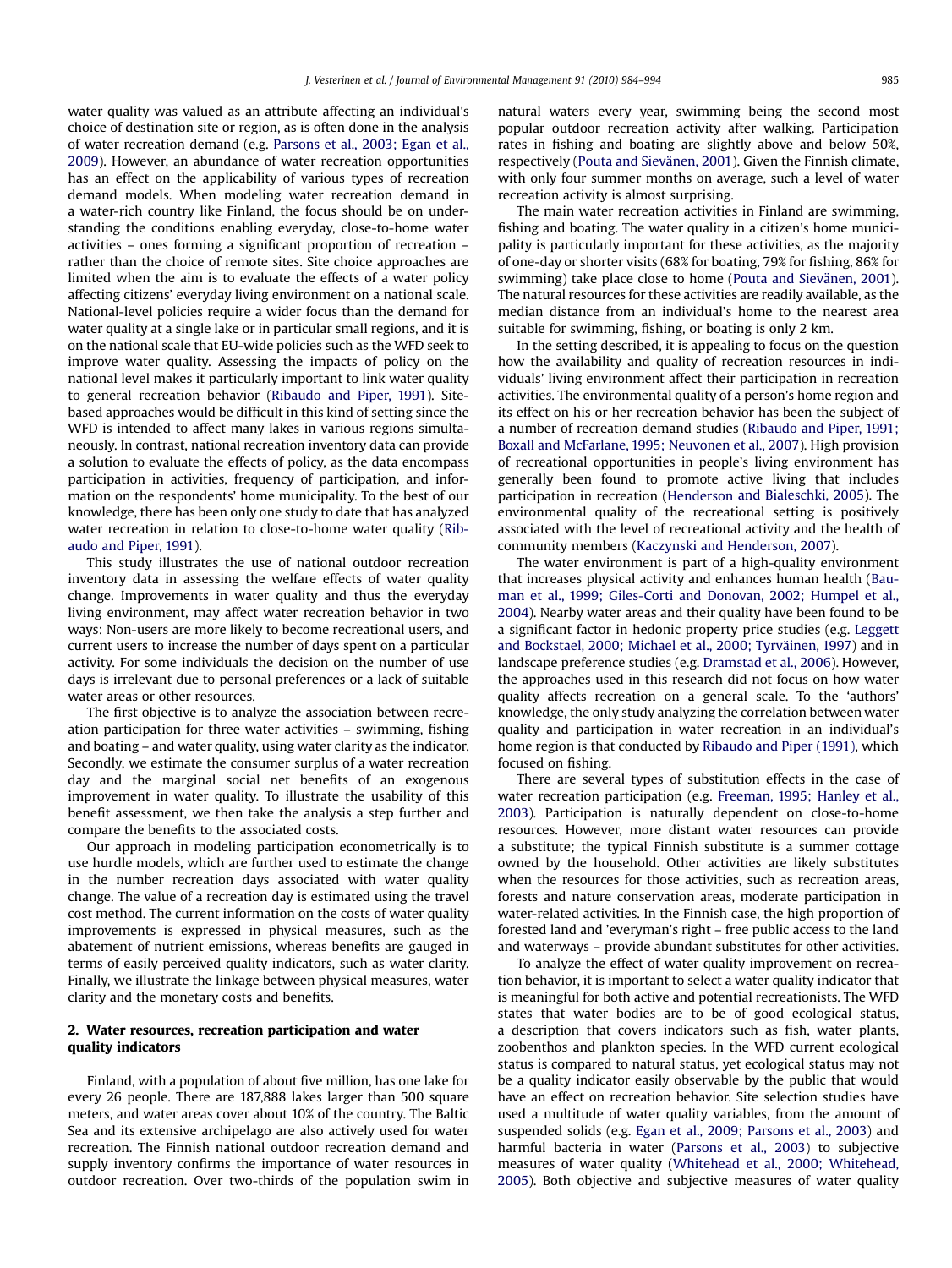<span id="page-2-0"></span>

Fig. 1. Stages of water recreation behavior and benefit estimation.

have been proven feasible in explaining stated and behavioral choices ([Adamowicz et al., 1997; Poor et al., 2001](#page-9-0)). As argued by Sandström (1996) and [Soutukorva \(2005\)](#page-10-0), among others, water clarity is an easily observed indicator of quality for users and is correlated with nutrient levels and thus eutrophication. Since we are interested in the most voluminous water recreation activities – swimming, fishing and boating – we use water clarity as an indicator to capture the effect of water quality on recreation activities. While swimmers and boaters should find water clarity a good indicator of water quality, fishers, who are mainly interested in the catch rate, may not be sensitive to water clarity as such. Some sought-after species dwell in murky but otherwise clean waters and thus not all fishers will necessarily benefit from less eutrophic waters. However, since many of the nationally valued fish species in Finland, such as brown trout and vendace, require clear, highquality waters, the use of water clarity as an indicator of water quality is defensible in the case of fishing as well. Then again, water clarity may not be the best quality indicator for humic inland lakes, which may have good ecological status despite relatively poor clarity. While the ecological status of lakes is likely to be closely linked to the quality perceived by recreationists, we still lack a conception of water quality that would be usable in valuation studies. Moreover, understanding the linkage between water quality as perceived by the public and measures affecting the physical attributes of water quality is crucial for policy making.<sup>2</sup> We will elaborate on this issue when discussing our data on water quality.

# 3. Methods

#### 3.1. Participation models

We estimated benefits from water quality changes in two stages, as shown in Fig. 1. The first stage was to model water recreation participation and participation frequencies for each activity. The second stage was to estimate the value of one water recreation trip using the travel cost method.

In modeling water recreation behavior, we decompose water recreation participation into two components: the overall rate of participation within a time period and, for those who participate, the frequency of participation as measured by the number of recreation trips in that period. In order to participate, both environmental conditions, such as water quality, and personal conditions, for example, skills and equipment, have to be met. Thus there exists a basic investment, or threshold, swimming, fishing and boating participation. The overall decision to participate and the decision on participation frequency may be affected by different factors (compare [Huhtala and Pouta, 2009\)](#page-10-0). Previous studies of outdoor recreation have shown that gender, age, social status, income and education are the variables having the most explanatory power as regards differences in recreation behavior. These variables may affect participation rate and frequency of participation separately or jointly.

Changes in participation rate and frequency can be seen to contribute to the overall welfare impact of a change in water quality. As the significance of both components contributing to the ultimate impact is an empirical question, we investigated the impact through participation and frequency models separately for each activity using a hurdle model. Hurdle models estimate simultaneously a logistic binary choice model for a participation decision and a count data model for the number of times an individual participates. The count data models assume a negative binomial distribution in order to correct for possible overdispersion, i.e., variance higher than the mean in the dependent variable.

Let us assume that participation in an activity is a binary process, with  $s_i = 0$  indicating that respondent *i* does not participate and  $s_i = 1$  representing participation. The two probabilities are

$$
Pr_{Logit}(s_i = 0) = (1 + \mu_{1i})^{-1} = \frac{1}{1 + \exp(\beta_0 + \beta q + \theta x)}
$$
  
\n
$$
Pr_{Logit}(s_i = 1) = 1 - Pr_{Logit}(s_i = 0) = 1 -
$$
  
\n
$$
(1 + \mu_{1i})^{-1} = \frac{\exp(\beta_0 + \beta q + \theta x)}{1 + \exp(\beta_0 + \beta q + \theta x)},
$$
\n(1)

where  $\mu_{1i} = \exp(\beta_0 + \beta q + \theta x)$  is the mean parameter for nonparticipation ([Cameron and Trivedi, 1998](#page-9-0)). The probability of nonparticipation depends on the vector of individual characteristics, x; their respective coefficients in vector  $\theta$ ; water quality, q, and its coefficient  $\beta$ ; and the constant $\beta_0$ .

Following [Cameron and Trivedi \(1998\),](#page-9-0) the estimated negative binomial probability of individual  $i$  making  $j$  recreation trips is formally given by

 $\frac{1}{2}$  This is especially the case when water quality is low enough to be hazardous to recreationists. [Lepesteur et al. \(2008\)](#page-10-0) study on recreational behavior and risk perception on the Australian coast shows that people may overestimate water quality, which signals a need to raise awareness of potential hazards.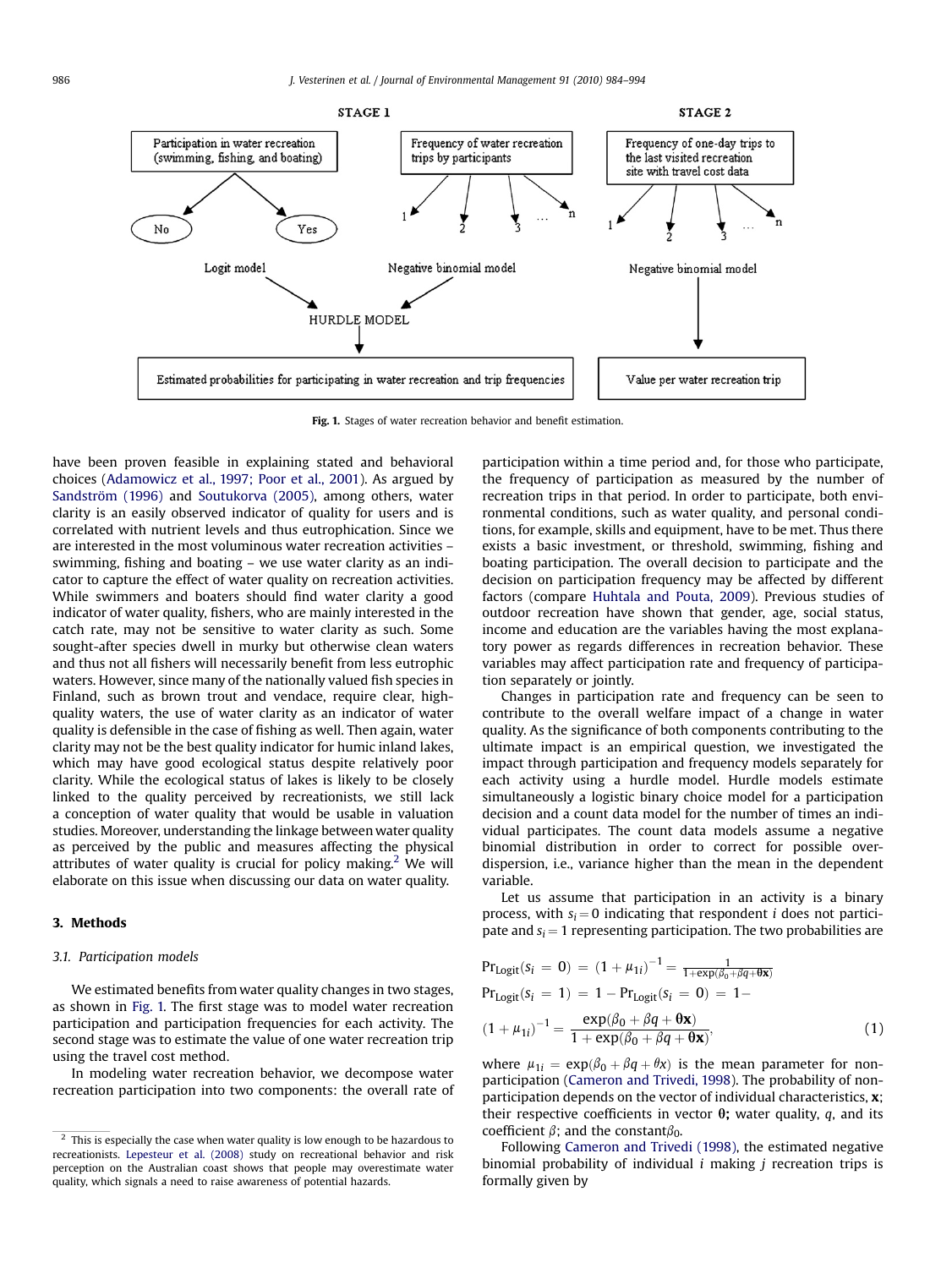$$
Pr_{Negbin}(s_i = j | j > 0)
$$
  
=  $\frac{\Gamma(s_i + \alpha^{-1})}{\Gamma(\alpha^{-1})\Gamma(s_i + 1)} \left(\frac{1}{(1 + \alpha \mu_{2i})^{\alpha^{-1}} - 1}\right)^{-\alpha^{-1}} \left(\frac{\mu_{2i}}{\mu_{2i} + \alpha^{-1}}\right)^{s_i},$   
(2)

where  $\mu_{2i} = \exp(\xi_0 + \eta q + \omega x)^3$  is the mean of non-zero recreation trips to be estimated,  $\alpha$  is the dispersion parameter and  $\Gamma$  is the gamma function. The probability of making  $j$  trips is estimated in the hurdle model as

$$
Pr(s_i = j) = \left[\frac{1 - Pr_{Logit}(s_i = 0)}{1 - Pr_{Negbin}(s_i = 0)}\right] Pr_{Negbin}(s_i = j | j > 0),
$$
 (3)

where the bracketed term on the right-hand side represents the correction for the possible misspecification of assuming that the same data generation process applies to non-participation,  $j = 0$ , for both potential and non-participants. Let us define the indicator function  $1<sub>S</sub> = 1$  when  $s<sub>i</sub> > 0$  and  $1<sub>S</sub> = 0$  when  $s<sub>i</sub> = 0$ . The joint likelihood LL<sub>Hurdle</sub> is estimated by maximizing separately the log likelihoods of both equations  $LL_{Logit}$  and  $LL_{Negbin}$ ,

$$
LL_{Hurdle} = LL_{Logit} + LL_{Negbin}
$$
  
\n
$$
LL_{Logit} = \sum_{i=1}^{n} 1_{S}(s_{i} = 0) \ln[Pr_{Logit}(s_{i} = 0)] + \sum_{i=1}^{n} 1_{S}(s_{i} = 1) \ln[1 - Pr_{Logit}(s_{i} = 0)]
$$
  
\n
$$
LL_{Negbin} = \sum_{i=1}^{n} 1_{S}(s_{i} > 0) \ln[Pr_{Negbin}(s_{i} = j | j > 0)].
$$

3.2. Travel cost model

After modeling the participation with the hurdle model, the second stage [\(Fig. 1](#page-2-0)) was to estimate the value of a water recreation trip by applying the travel cost method. We constructed a travel cost model pooling all three recreational activities, which was then estimated using zero-truncated negative binomial regression, expressed in Eq. (2). Contrary to traditional travel cost models focusing on a specific site, we modeled the demand for recreation trips to a representative site [\(Creel and Loomis, 1990; Zawacki et al.,](#page-9-0) [2000; Pouta and Ovaskainen, 2006\)](#page-9-0), which is a combination of destinations defined by our sample rather than any single area. We estimated the annual frequency of one-day trips from home to the last-visited water recreation site. The data had information only for trips identical to the most recent trip, with the same primary and secondary activities. Accordingly, people whose primary and secondary activities on their most recent trip were boating and swimming, respectively, would indicate the number of trips including both boating and swimming to the same site in the past 12 months, but not trips with only swimming, boating or any other activity. The travel cost models used the same explanatory variables as the count data component of the hurdle models, as well as additional travel cost measures and indicators for the most important recreational activities during the trip. The travel cost model was used to estimate the benefit of one water recreation day. In the case of the negative binomial model, the consumer surplus per day is CS  $= -1/\beta_{\rm P}$ , where  $\beta_{\rm P}$  is the coefficient of the travel cost variable (e.g. [Ovaskainen et al., 2001\)](#page-10-0).

We use the participation models to illustrate the effects on nearhome recreation of a hypothetical policy affecting water clarity. The two hypothetical policies chosen would produce a one-meter increase or a one-meter decrease in water clarity. The estimates from the participation models reveal that water clarity influences the probability of participation and trip frequency. Linking the estimated change in the aggregate number of trips with the value of a water recreation day from the travel cost model, we obtain the total change of recreation benefits in monetary terms.

### 4. Data

We combined two national scale databases for purposes of the analysis. The primary data source described national outdoor recreation demand over a three-year span; this was supplemented by a national database on surface water quality. The combined dataset and its components are presented in the following subsections.

#### 4.1. Outdoor recreation inventory

Data on water recreation behavior were acquired from the survey for the Finnish national outdoor recreation demand and

supply inventory, conducted between 1998 and 2000 ([Virtanen](#page-10-0) [et al., 2001](#page-10-0)). The survey was carried out in two phases through telephone interviews of and a mail-in questionnaire sent to a random sample of Finns aged 15–74. We extracted data for the three most voluminous water recreation activities: swimming, fishing, and boating. In addition to participation, respondents reported the annual frequency of recreational trips<sup>4</sup> per activity. Previous findings ([Pouta and Sieva¨nen, 2001\)](#page-10-0) indicate that approximately 87% of recreation days take place form of one-day trips. Only 11% of these trips were to sites over a half an hour away from home by car. These figures make us quite confident that the vast majority of trips were made in 'respondents' home municipalities.

Information on participation in water recreation and on annual trip frequency during the twelve month period prior to the survey was available for 5414 respondents.<sup>5</sup> The data were not locationspecific for all the instances of participation, but rather provided detailed information on only one – the most recent – recreation trip the individual had made. As the activities on these most recent trips varied among 90 different alternatives, only some provided information on water recreation related trips. Detailed trip information was available for 167 swimming,<sup>6</sup> 175 fishing and 89 boating trips.

(4)

<sup>&</sup>lt;sup>3</sup> As in the logit model,  $\xi_0$  represents the intercept,  $\eta$  is the parameter associated with water quality  $q$ , and  $\omega$  is the vector of parameters associated with the vector of individual characteristics,  $x$ . Note that the same set of individual characteristics can be used in both parts of the hurdle model.

<sup>4</sup> A trip was defined as lasting longer than 15 min and occurring outside the 'respondent's home. If the respondent made trips lasting longer than one day, each consecutive day was counted as a trip in calculating the annual trip frequency. Thus, a three-day trip constituted three trips in the database.

<sup>5</sup> Of these 5414 respondents, 5, 8 and 115 respondents were removed from the swimming, fishing and boating traveling frequency data, respectively. The screening removed outliers and inconsistent survey responses. Respondents with annual traveling frequencies of more than one per day were considered outliers. The larger number of rejected boater responses is due to reported non-participation or missing data on participation.

 $6\,$  In the travel cost analysis, recreational swimming includes snorkeling, surfing and water skiing. All winter activities, such as winter swimming and fishing, were rejected, as were trips from places other than home.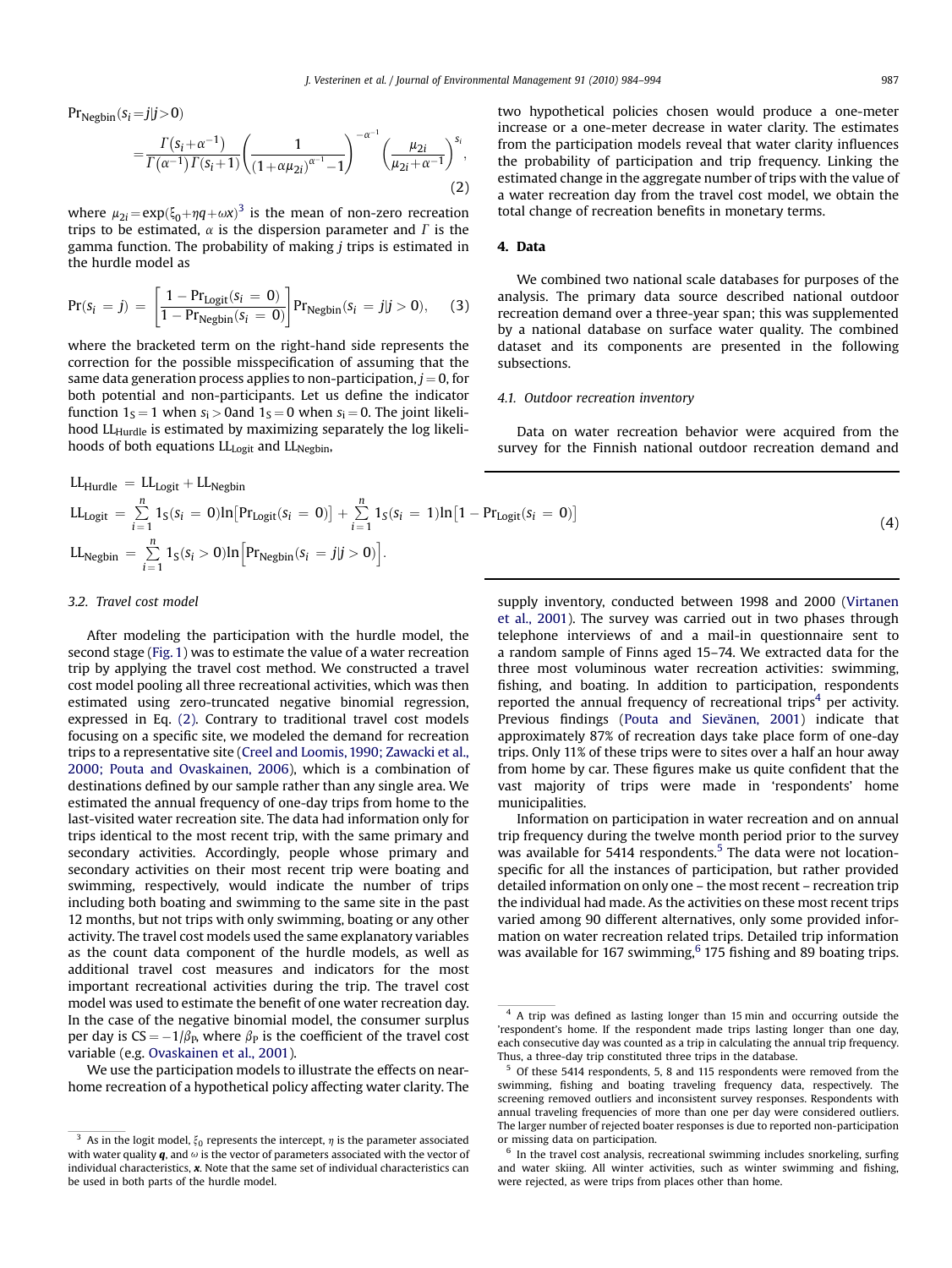

Fig. 2. Distribution of mean water clarity in the home municipality of the sampled respondents between 1998 and 2000.

These data furnished the basis for the travel cost model and included the purpose of the trip, the number of annual visits to the same site for the same purpose, $7$  travel distance and time, mode of travel, and estimated costs per person. Roughly 24% of these water recreation trips were to costal sites and 76% to lake sites. These trips cannot be considered a representative sample of water recreation trips in Finland, but they did provide us an opportunity to illustrate the benefit estimation procedure.

In Finland it is not self-evident that an individual's home region or municipality can be defined as the dominant recreational setting. Recreation at a summer cottage or other type of vacation residence (owned or rented long term) is a common substitute for recreation opportunities close to home, as 45% of Finns have access to such resources on a regular basis (Sievänen et al., 2007). Roughly onethird of all summer cottages are located in the 'owners' municipality of residence.<sup>8</sup> Summer cottage access affects participation in many recreational activities (Pouta et al., 2006; Sievänen et al., [2007\)](#page-10-0) and water quality near summer cottages can be assumed to affect participation in water recreation. However, according to data from the national inventory ([Virtanen et al., 2001\)](#page-10-0), only some 18% of one-day water recreation trips originated from respondents' summer cottages. Based on this finding, we may quite safely assume that the environmental quality of an individual's home region has a dominating effect on his or her water recreation behavior.

#### 4.2. Water quality measurement data

Water quality data were taken from the Finnish Environmental 'Institute's State of 'Finland's Surface Waters (PIVET) database for the summer seasons of 1998, 1999 and 2000. We defined the summer season as beginning in June and ending in September. The PIVET database has multiple water quality indicators for lakes, rivers and the coast, with measures for water clarity, $9$  chlorophyll, turbidity, color, total phosphorus and nitrogen, and coliform bacteria levels. The water quality database covers over 3000 lakes and 1400 measuring points at sea, with data on some 24,000 and 14,000 water samples, respectively. As the data give 10 measuring points per municipality on average, we can consider them an adequate description of water quality on the municipal level.

Although national resources for water recreation are exceptionally abundant and the quality of water is generally quite good, there are also lakes and regions where good water quality is either threatened or has been lost, as indicated by Fig. 2. The figure shows a histogram of near-home water clarity for the representative sample of Finns used in this study. The water quality data shows water clarity being highly significantly correlated between chlorophyll levels, turbidity, color, total phosphorus, total nitrogen, as well as coliform bacteria levels.<sup>10</sup> The proportion of the sample living in a municipality where water clarity is less than 1 m on average is likely to suffer from compromised water quality. Eutrophication is the principal reason for degraded water quality. As municipal sources of eutrophicating nutrients have been tackled through enhancements in wastewater treatment, the pressure to implement abatement measures has shifted to agriculture. The trend towards centralizing animal farming threatens to increase nutrient runoff and eutrophication, particularly in the basins of southern and western Finland, and will have a profound effect on the quality of Finnish surface waters [\(Uusitalo et al., 2007\)](#page-10-0).

As we are interested in the effect of water clarity in 'individuals' home municipality, water quality data were combined with

<sup>7</sup> Limited to one trip per day per year.

<sup>8</sup> Personal communication with Statistics Finland (building and residence statistics).

 $\overline{9}$  Measured with a secchi disc, an 8-inch round disc with alternating black and white quadrants. The water clarity measure is the depth, in meters, at which the secchi disc disappears from sight.

<sup>&</sup>lt;sup>10</sup> Coliform bacteria level is a standard quality indicator for swimming waters. The correlation between heat resistant coliform bacteria (thcf) level and water clarity were  $-0.057$  at 1% significance level and  $-0.035$  at 5% significance level for marine and lake environments, respectively.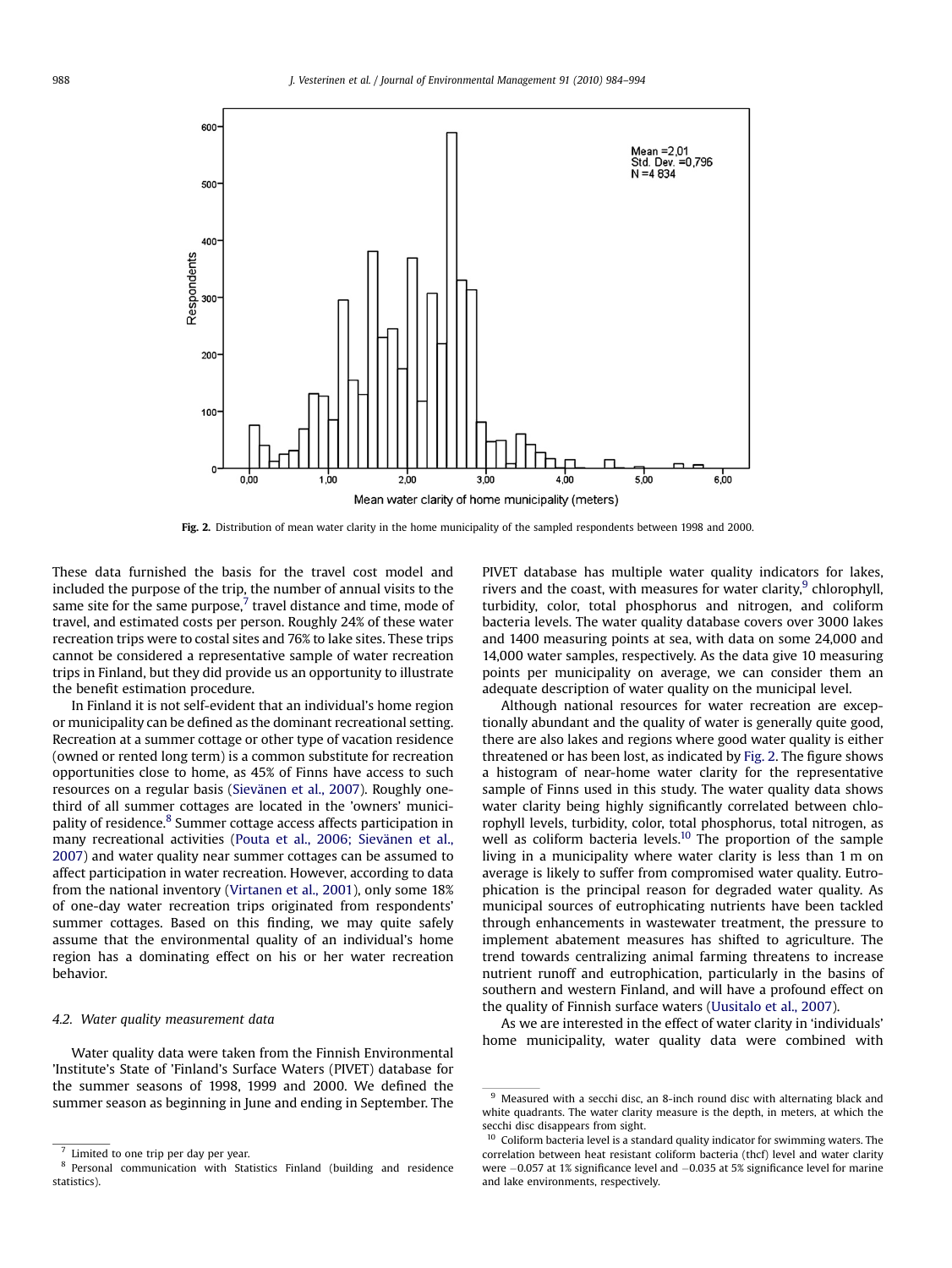<span id="page-5-0"></span>recreation behavior data based on respondents' home municipality. Water clarity on the municipal level was the mean for the study period and the measurement points in each municipality.<sup>11</sup> Since water clarity data were not available for rivers, we excluded rivers from the analysis, and thus our results can only be generalized to coastal and lake recreation.

#### 4.3. Variables for model specifications

We expected water recreation to be weather dependent and thus included in the analysis the regional<sup>12</sup> frequency of days warmer than  $25^{\circ}$ C, considered hot weather in Finland, during the twelve months prior to the survey response date. We expected hot days to increase participation and participation frequency in swimming and boating. The effect on fishing was thought to be less certain since preferences for weather depend on the species of fish sought.

Respondent characteristics used in the estimation included age, gender, education, work participation, family composition and the average income per adult in the household. The effect of summer cottages was captured by including a dummy variable ''summer cottage access''. We also included the distance to the nearest water recreation site as reported by the respondent.<sup>13</sup> We corrected for possible bias in the reported water recreation frequency by adding a time lag indicator for responses outside the summer season. For each municipality, the water clarity values for all recreation sites for which such values were available were aggregated into a single value. The model thus incorporates nearby substitute recreation sites, although the data do not allow for a more explicit treatment of substitute sites than the dummy variable for summer cottage access. We also note that while our model assumes that all day trips occur in the home municipality, it is likely that people living near municipal borders take advantage of recreational opportunities in neighboring municipalities. The assumption may decrease the significance of the home municipality's water clarity in the estimation, especially if many neighboring municipalities have very different clarity levels. On the other hand, as water bodies are not limited by municipal boundaries, adjoining municipalities with large water bodies should have similar average clarity levels.

In the travel cost models we used two alternate measures: reported and calculated travel costs. Reported costs were estimated by the survey respondents as round-trip travel costs per person; calculated round-trip costs for car travelers were estimated as 0.33 euros per kilometer.<sup>14</sup> Opportunity costs of time were also incorporated in the estimations, with travel time costs estimated at onethird of the wage rate.<sup>15</sup> Additionally, we constructed dummy variables for respondents who had reported that water recreation

| Table |  |
|-------|--|
|       |  |

| Sample description. |  |  |  |  |  |  |
|---------------------|--|--|--|--|--|--|
|---------------------|--|--|--|--|--|--|

| Variable                                               | Mean   | Std. dev. N   |      |
|--------------------------------------------------------|--------|---------------|------|
| Swimming participation                                 | 0.735  | 0.442         | 5414 |
| Fishing participation                                  | 0.489  | 0.500         | 5414 |
| Boating participation                                  | 0.494  | 0.500         | 5414 |
| Swimming frequency                                     |        | 28.402 34.242 | 3921 |
| Fishing frequency                                      | 31.443 | 40.663        | 2624 |
| Boating frequency                                      |        | 25.274 32.351 | 2664 |
| Mean water clarity in home municipality (meters)       | 2.011  | 0.796         | 4834 |
| Number of hot days ( $>25$ °C) in home region          | 13.036 | 10.714        | 5414 |
| Distance to nearest swimming site, kilometers          | 3.251  | 5.165         | 4996 |
| Distance to nearest fishing site, kilometers           | 5.351  | 14.040        | 4677 |
| Distance to nearest boating site, kilometers           | 6.125  | 15.924        | 4685 |
| Age                                                    | 41.423 | 15.648        | 5414 |
| Gender (female $= 1$ )                                 | 0.558  | 0.497         | 5535 |
| Monthly income (1000 $\in$ )                           | 1.292  | 0.680         | 4828 |
| Number of adults in household                          | 2.149  | 0.990         | 5432 |
| Number of children in household (under 18)             | 0.625  | 1.048         | 5432 |
| Academic education (over high school education $= 1$ ) | 0.268  | 0.443         | 5535 |
| Unemployed                                             | 0.077  | 0.267         | 5535 |
| Retired                                                | 0.147  | 0.354         | 5535 |
| Homemaker                                              | 0.045  | 0.208         | 5535 |
| Access to summer house                                 | 0.443  | 0.497         | 5276 |
| Access to car                                          | 0.880  | 0.325         | 5276 |
| Access to boat                                         | 0.461  | 0.499         | 5535 |
| Months since summer (June-September)                   | 3.017  | 2.771         | 5535 |
| Travel cost variables, Swimming                        |        |               |      |
| Annual swimming trips to the site                      |        | 32.606 68.156 | 142  |
| Reported travel costs per person, $\in$                | 1.213  | 5.013         | 148  |
| Calculated travel costs per person, $\in$              | 1.854  | 8.614         | 167  |
| Opportunity cost of time per person, $\in$             | 1.838  | 4.620         | 144  |
| Fishing                                                |        |               |      |
| Annual fishing trips to the site                       | 29.732 | 58.015        | 153  |
| Reported travel costs per person, $\in$                | 3.051  | 5.217         | 157  |
| Calculated travel costs per person, $\in$              | 5.642  | 12.146        | 171  |
| Opportunity cost of time per person, $\in$             | 3.071  | 5.201         | 153  |
| <b>Boating</b>                                         |        |               |      |
| Annual boating trips to the site                       |        | 32.055 56.574 | 73   |
| Reported travel costs per person, $\in$                | 2.251  | 4.302         | 75   |
| Calculated travel costs per person, $\in$              | 1.436  | 5.105         | 87   |
| Opportunity cost of time per person, $\in$             | 2.690  | 5.537         | 70   |

was a secondary activity at the site and for those whose main and secondary visiting purposes both involved water recreation. The more detailed nature of the travel cost data allowed us to exclude trips than other the ones originating from the 'respondents' homes. The descriptive statistics of all variables are listed in Table 1.

#### 5. Results

#### 5.1. Recreation participation and water quality

The results from the first stage of the estimation (Fig.  $1$ ) – the hurdle model for annual participation in each activity and participation frequency – are shown in [Table 2.](#page-6-0) Due to item non-responses in the questionnaire, a set of 3536 to 3749 of all 5414 observations was available for modeling. The decision to participate in swimming, fishing or boating – a logit binary choice – is reported in the first column for each activity. According to the results, water quality, defined as water clarity in a 'respondent's home municipality, did not restrict annual participation in swimming or boating. In the case of fishing, water clarity had a significant positive effect on the probability of participation. For the three activities, the distance to the nearest recreation site was not a consideration precluding participation in fishing or boating. The probability of participation in swimming, on the other hand, was negatively associated with increased distance to a usable recreation site (p-value 0.09), which

 $\frac{11}{11}$  This increases the weight of points with frequent measurements. Measurement points are, however, chosen by the Finnish Environment Institute to represent areas of interest or frequent changes in water quality, and thus may in fact properly weight areas that are heavily used.

 $12$  The information on the number of hot days was obtained from data provided for 20 weather stations by the Finnish Meteorological Institute. These were linked to the survey responses based on the home municipality of each respondent and the province where each station was located.

 $13$  The distances to recreation sites were limited to 100 km for swimming and 200 km for fishing and boating. This procedure removed less than 0.5% of the sample.

<sup>&</sup>lt;sup>14</sup> The cost is based on the official kilometer allowance of 1.99 Finnish Marks for the year 1999 granted by the Finnish Tax Administration. Of the non-car travelers (61% of the total), five swimmers and one fisher used public transport, while the majority (83% of non-car travelers) walked or cycled. Travel costs were set at zero for all non-car travelers in the calculated travel cost figure.

<sup>&</sup>lt;sup>15</sup> The wage rate was determined by dividing the household income by the number of adults in the household.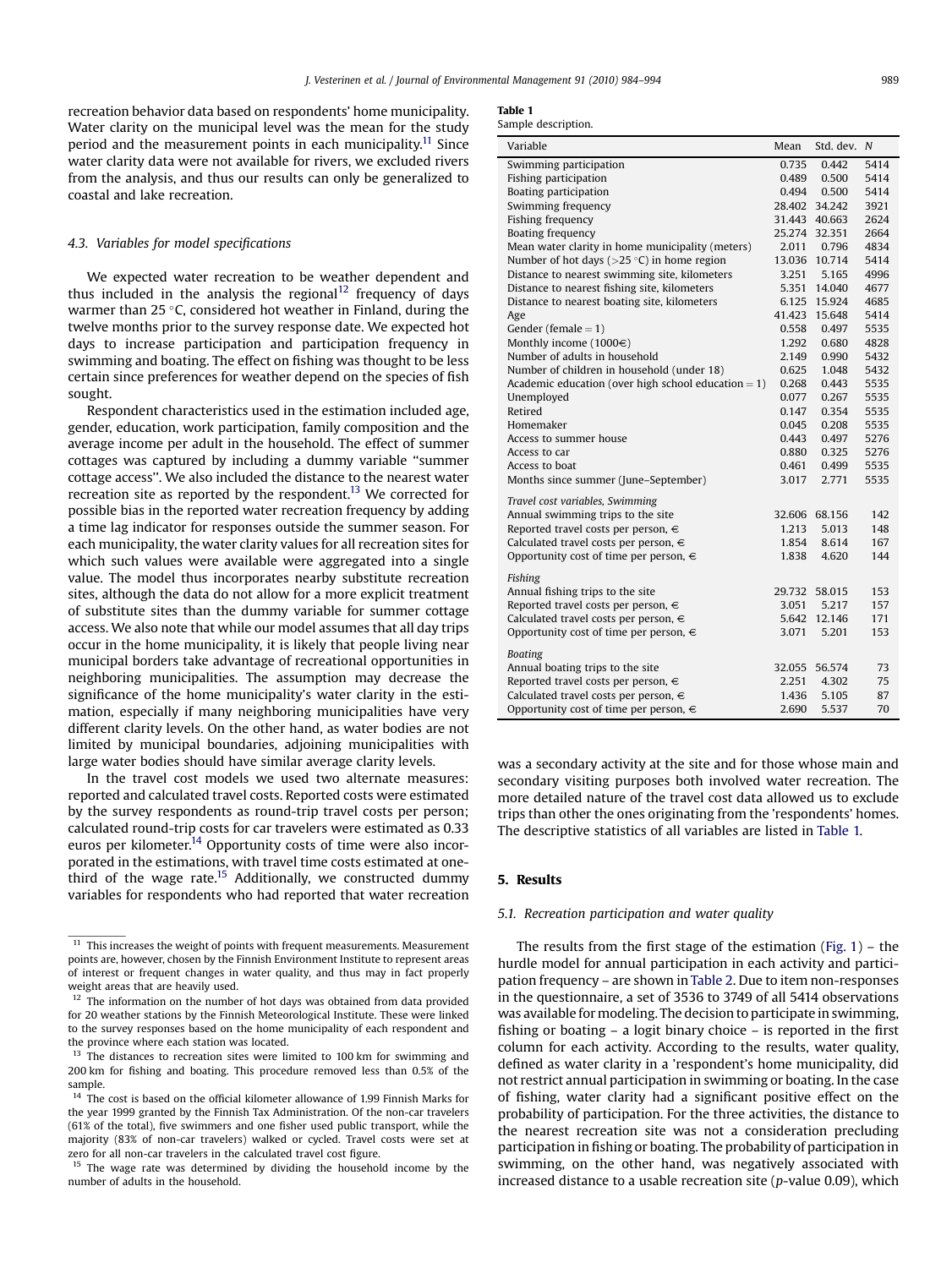#### <span id="page-6-0"></span>Table 2

Results of the hurdle model for water recreation activities.

| Independent variables               | Swimming                           |                                    | Fishing                             |                                    | <b>Boating</b>                     |                                |
|-------------------------------------|------------------------------------|------------------------------------|-------------------------------------|------------------------------------|------------------------------------|--------------------------------|
|                                     | Logit                              | Negbin                             | Logit                               | Negbin                             | Logit                              | Negbin                         |
|                                     | Coefficient (t-ratio)              |                                    |                                     |                                    |                                    |                                |
| Water clarity in home municipality  | $-0.006(-0.110)$                   | $\overline{0.059^b}$ (2.321)       | $\overline{0.107^b}$ (2.335)        | $0.097a$ (3.287)                   | 0.070(1.462)                       | 0.020(0.763)                   |
| Distance to nearest recreation site | $-0.015^c$ (-1.681)                | $-0.014$ <sup>a</sup> ( $-5.640$ ) | 0.004(1.578)                        | $0.002^c$ (1.692)                  | $-0.001(-0.336)$                   | 0.001(0.400)                   |
| Number of hot days                  | $0.041a$ (10.198)                  | $0.016a$ (9.062)                   | $0.006^c(1.722)$                    | $-0.002$ ( $-0.719$ )              | $0.012a$ (3.405)                   | 0.002(1.217)                   |
| Gender (female $= 1$ )              | 0.085(1.026)                       | $0.086b$ (2.304)                   | $-1.077$ <sup>a</sup> ( $-14.522$ ) | $-0.015a$ (11.475)                 | $-0.528$ <sup>a</sup> (-6.862)     | $-0.333$ <sup>a</sup> (-6.902) |
| Age                                 | $-0.025$ <sup>a</sup> ( $-6.005$ ) | $0.010a$ (5.415)                   | $-0.001(-0.357)$                    | $0.010a$ (3.383)                   | $-0.015$ <sup>a</sup> ( $-4.042$ ) | $0.006b$ (2.371)               |
| Income (1000 $\in$ )                | $0.206a$ (2.737)                   | 0.027(0.864)                       | 0.005(0.082)                        | $-0.173a$ (-3.352)                 | 0.075(1.097)                       | $-0.060(-1.449)$               |
| Academic education                  | 0.130(1.381)                       | $-0.031(-0.731)$                   | $-0.238$ <sup>a</sup> ( $-2.856$ )  | $-0.205^{\text{a}}$ (-0.3362)      | 0.048(0.567)                       | $-0.141^b$ (-2.544)            |
| Student                             | $0.315$ <sup>c</sup> (1.832)       | $0.208a$ (3.260)                   | 0.043(0.318)                        | $-0.008(-0.079)$                   | $-0.235$ <sup>c</sup> ( $-1.677$ ) | 0.116(1.342)                   |
| Unemployed                          | 0.073(0.478)                       | 0.065(1.022)                       | 0.061(0.444)                        | $0.483a$ (4.865)                   | 0.032(0.218)                       | $0.219b$ (2.415)               |
| Retired                             | $-0.019(-0.130)$                   | $-0.023(-0.306)$                   | 0.168(1.162)                        | 0.140(1.365)                       | $-0.055(-0.368)$                   | $0.210b$ (2.209)               |
| Homemaker                           | $-0.414^b$ (-2.210)                | $-0.327$ <sup>a</sup> ( $-3.613$ ) | $-0.510a$ (-2.900)                  | $-0.218(-1.270)$                   | $-0.351$ <sup>c</sup> (-1.892)     | $-0.101(-0.815)$               |
| Number of children                  | 0.041(0.921)                       | 0.008(0.459)                       | 0.054(1.483)                        | $-0.083$ <sup>a</sup> ( $-3.140$ ) | 0.027(0.692)                       | $-0.003(-0.155)$               |
| Number of adults                    | $-0.018(-0.377)$                   | $0.042^{\circ}$ (1.793)            | 0.013(0.361)                        | $-0.001(-0.043)$                   | $-0.073(-1.640)$                   | 0.006(0.207)                   |
| Access to summer house              | $0.381a$ (4.541)                   | $0.268a$ (6.999)                   | $0.613a$ (8.223)                    | $0.358a$ (6.606)                   | $0.221a$ (2.668)                   | $0.251a$ (5.216)               |
| Access to car                       | $0.346a$ (2.853)                   | $0.128^b$ (2.158)                  | $0.438a$ (3.761)                    | $0.305a$ (3.425)                   | $-0.036(-0.301)$                   | 0.096(1.236)                   |
| Access to boat                      |                                    |                                    |                                     |                                    | $1.550a$ (18.664)                  | $0.711a$ (14.501)              |
| Months since summer season          |                                    | 0.004(0.661)                       |                                     | 0.015(1.547)                       |                                    | $-0.007(-0.772)$               |
| Intercept                           | $0.985a$ (3.596)                   | $2.172a$ (18.503)                  | $-0.205(-0.875)$                    | $2.772a$ (14.781)                  | 0.008(0.035)                       | $2.316a$ (15.467)              |
| $\boldsymbol{N}$                    | 3749                               |                                    | 3536                                |                                    | 3560                               |                                |
| LL (hurdle model)                   | $-14271$                           |                                    | $-10462$                            |                                    | $-10096$                           |                                |
| LL (restricted model)               | $-64722$                           |                                    | $-65417$                            |                                    | $-48667$                           |                                |
| $\chi^2$ (hurdle model)             | 100901                             |                                    | 109910                              |                                    | 77142                              |                                |
| Pseudo $R^2$                        | 0.78                               |                                    | 0.84                                |                                    | 0.79                               |                                |
| Alpha                               | $1.053a$ (29.621)                  |                                    | $1.328a$ (21.741)                   |                                    | $1.086a$ (22.885)                  |                                |

 $p$ -Value  $< 0.01$ .

 $p$ -Value  $< 0.10$ .

indicates that other recreation resources may well provide substitutes for swimming opportunities. The probability of water recreation participation increased with the number of hot summer days, confirming our expectations. The results suggest that, at least for swimming and boating, hot days are a strong inducement to participate in water recreation, whereas water clarity has no direct effect in the pivotal decision.

The results also reveal an association between socioeconomic variables and water recreation participation. They show that fishing and boating were predominantly male activities, while swimming was enjoyed equally by both genders. Elderly persons were not as likely to participate in swimming and boating as younger people; the difference between the two groups was not significant in the case of fishing. Surprisingly, swimming was more popular with increasing income. Compared to other socioeconomic groups, students tended to participate more in swimming, but less in boating. Homemakers participated less in all activities across the board. The results did not show any significant effect for unemployed or retired people, suggesting that participation in all three activities was similar across the sample regardless of employment status. On balance, time constraints may not be important factors in the decision to participate in water recreation. We also found that family composition had no effect on participation probability. Having access to a summer house – indicating an available substitute for close-to-home opportunities – and having a car or boat at 'one's disposal all had highly significant positive coefficients.

The second part of the hurdle model, the model for annual water recreation frequencies, is presented in the second column for each activity (Table 2). Water clarity in the home municipality had positive effects on the frequency of fishing and swimming but not boating. 'Boaters' insensitivity to water clarity may relate to the spatial scale for their activity as it extends beyond their home municipality. Distance to the nearest recreation site only affected swimming frequency with high significance. In the case of fishing, proximity of a site had a weakly significant positive coefficient and may relate to active fishers looking for high-quality sites farther away from home. The interaction between distance and water clarity for fishers is interesting, because it may indicate that they are willing to travel longer distances to reach clearer waters. In many previous studies, fishers have had specific preferences for the catch rate. In our case, the fish population was one example of the ecological information we lacked and could thus not include in our models. One explanation for the sensitivity of fishing to the level of water clarity is that the nationally most valued fish species require clear waters.

Only swimming frequency was affected very significantly by the number of hot days. Swimming trips require less advance planning compared to fishing and boating, and therefore it seems logical that weather conditions such as the number of hot days have a stronger positive effect on swimming frequency than on the frequency of the other activities.

As regards socioeconomic variables, the recreation frequency estimates showed trends similar to those for participation, but with some interesting differences. Women, for example, were estimated to swim more often than men, although the coefficient value was not very high. Higher age increased the frequency of participation. Available time was associated with many socioeconomic factors that further determined participation frequency. Non-working groups, apart from those who were homemakers, tended to make more water recreation visits. Students were active swimmers, while unemployed people went fishing and boating. In the case of fishing, an academic education and income had both negative and highly significant coefficients, suggesting that a lack of time decreased the number of fishing trips made. Fishing and boating are both naturally more time-intensive hobbies than swimming, and thus it is not surprising that they were more sensitive to 'respondents' time-related answers. As in the case of decisions to

 $p$ -Value  $< 0.05$ .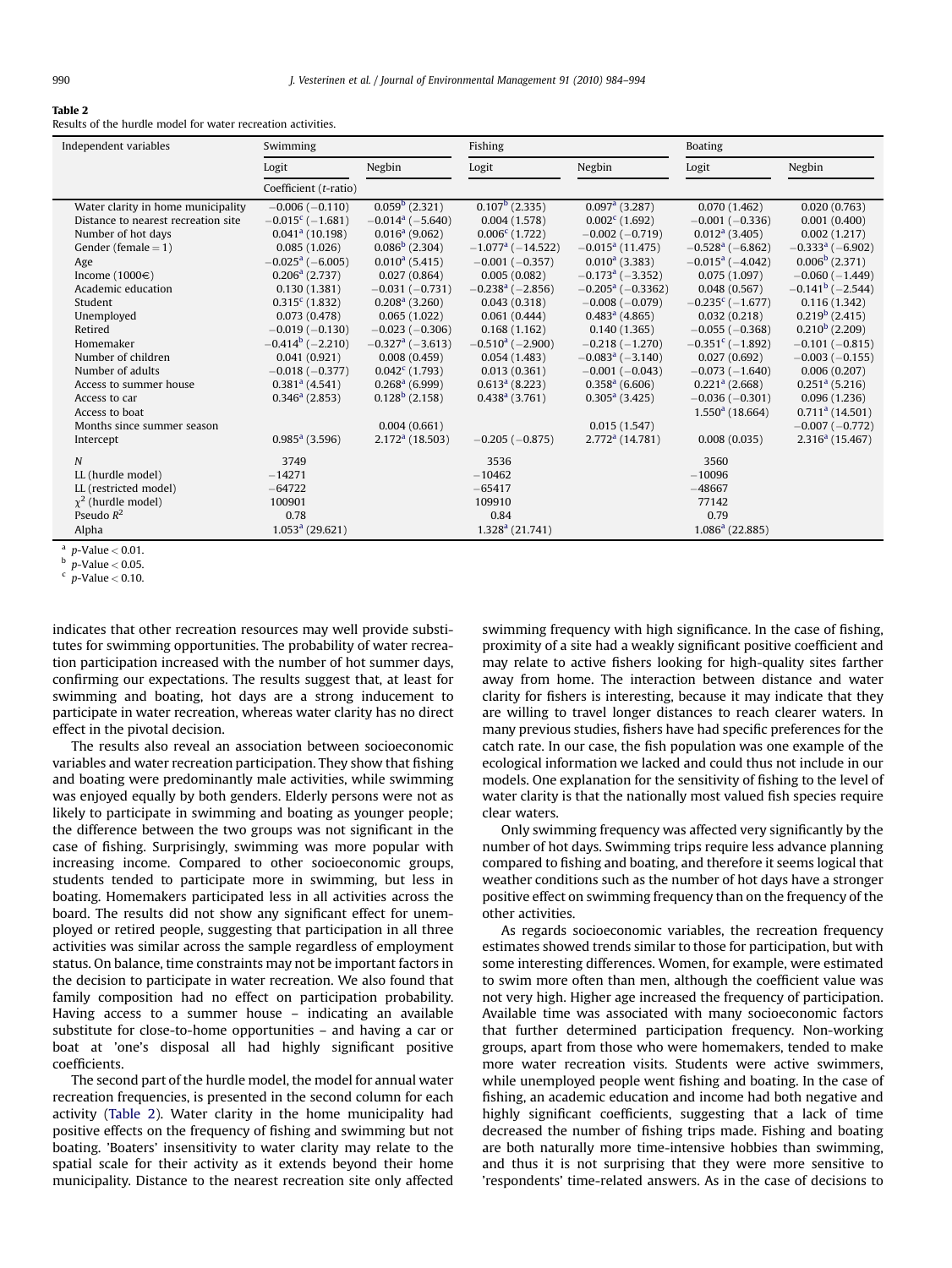# <span id="page-7-0"></span>Table 3

Negative binomial travel cost model for water recreation using four travel cost measures.

| Model                                       | Calculated travel costs   | Reported travel costs $\Box$ Calculated travel costs + time costs Reported travel costs + time costs |                       |                                    |
|---------------------------------------------|---------------------------|------------------------------------------------------------------------------------------------------|-----------------------|------------------------------------|
| Independent variables                       | Coefficient (t-ratio)     |                                                                                                      |                       |                                    |
| Travel cost                                 | $-0.053a$ (-4.555)        | $-0.159$ <sup>a</sup> ( $-4.139$ )                                                                   | $-0.053a$ (-5.518)    | $-0.121a$ (-6.110)                 |
| Water recreation secondary activity at site | $0.586^c(1.759)$          | 0.349(1.025)                                                                                         | 0.540(1.608)          | 0.324(0.990)                       |
| Water recreation primary and                | $0.404(-0.498)$           | 0.087(0.105)                                                                                         | $-0.555(-0.710)$      | 0.080(0.106)                       |
| secondary activity at site                  |                           |                                                                                                      |                       |                                    |
| Boated                                      | 0.248(0.495)              | 0.365(0.630)                                                                                         | 0.278(0.568)          | 0.448(0.841)                       |
| Fished                                      | 0.031(0.071)              | 0.145(0.336)                                                                                         | 0.070(0.161)          | 0.353(0.854)                       |
| Water clarity in home municipality          | $-0.187(-1.109)$          | $-0.017(-0.090)$                                                                                     | $-0.165(-1.017)$      | $-0.020(-0.118)$                   |
| Number of hot days                          | $-0.006(-0.341)$          | $-0.001(-0.061)$                                                                                     | $-0.007(-0.436)$      | $-0.006(-0.350)$                   |
| Gender (female $= 1$ )                      | $-0.154(-0.429)$          | 0.046(0.121)                                                                                         | $-0.160$ ( $-0.453$ ) | 0.083(0.248)                       |
| Age                                         | $-0.001(-0.058)$          | $-0.004(-0.271)$                                                                                     | $-0.005(-0.401)$      | $-0.006(-0.459)$                   |
| Income $(1000 \in )$                        | 0.031(0.107)              | 0.096(0.320)                                                                                         | 0.118(0.414)          | 0.098(0.353)                       |
| Academic education                          | 0.042(0.098)              | 0.329(0.852)                                                                                         | $-0.040$ ( $-0.097$ ) | 0.173(0.464)                       |
| Student                                     | $-1.296^{\rm b}$ (-2.242) | $-1.609a$ (-2.953)                                                                                   | $-1.403^b$ (-2.496)   | $-1.379^{\mathrm{b}}$ (-2.476)     |
| Unemployed                                  | 0.353(0.698)              | $-0.172(-0.313)$                                                                                     | 0.396(0.815)          | $-0.267(-0.548)$                   |
| Retired                                     | 0.709(1.261)              | 0.665(1.143)                                                                                         | 0.814(1.378)          | 0.644(1.196)                       |
| Homemaker                                   | 1.104(1.557)              | 1.082(1.500)                                                                                         | 1.117(1.587)          | $1.755b$ (2.159)                   |
| Number of children                          | $-0.198(-1.505)$          | $-0.239^c$ (-1.694)                                                                                  | $-0.219c(-1.738)$     | $-0.220$ <sup>c</sup> ( $-1.795$ ) |
| Number of adults                            | 0.098(0.483)              | $0.347a$ (2.614)                                                                                     | 0.193(0.905)          | 0.024(0.114)                       |
| Access to summer house                      | $-0.104(-0.297)$          | 0.018(0.048)                                                                                         | $-0.085(-0.249)$      | 0.004(0.010)                       |
| Access to car                               | $-0.534(-1.058)$          | $-0.638(-1.251)$                                                                                     | $-0.552(-1.039)$      | $-0.745(-1.413)$                   |
| Access to boat                              | 0.047(0.138)              | 0.044(0.130)                                                                                         | $-0.057(-0.171)$      | $-0.060$ ( $-0.180$ )              |
| Months since summer season                  | $-0.046(-0.895)$          | $-0.044(-0.797)$                                                                                     | $-0.050(-0.982)$      | $-0.079(-1.531)$                   |
| Intercept                                   | $3.691a$ (3.614)          | $2.860a$ (3.131)                                                                                     | $3.801a$ (3.870)      | $4.062a$ (4.008)                   |
| N                                           | 263                       | 242                                                                                                  | 255                   | 234                                |
| LL (negbin model)                           | $-1065$                   | $-959$                                                                                               | $-1034$               | $-927$                             |
| LL (restricted model)                       | $-6782$                   | $-5781$                                                                                              | $-6152$               | $-5124$                            |
| $\chi^2$ (negbin model)                     | 11435                     | 9643                                                                                                 | 10236                 | 8394                               |
| Pseudo $R^2$                                | 0.84                      | 0.83                                                                                                 | 0.83                  | 0.82                               |
| Alpha                                       | $3.530a$ (4.130)          | $3.459a$ (3.843)                                                                                     | $3.083a$ (4.522)      | $2.742a$ (4.527)                   |
| Consumer surplus $\in$                      | 18.90                     | 6.30                                                                                                 | 18.98                 | 8.28                               |

 $\frac{a}{b}$  *p*-Value < 0.01.

 $p$ -Value  $< 0.10$ .

participate in the activities, access to a summer house, car and boat had very significant positive effects on participation frequency.

# 5.2. Benefit estimates

The second stage in evaluating water quality changes was to estimate a travel cost model for valuing water recreation activity

days. Due to the small number of observations for the most recent trip for each water recreation activity, we pooled the three activities and estimated a value for a generic visit. Table 3 shows the results. The table presents four models for different travel cost estimates. As the significant alpha coefficients reveal, the negative binomial model was suitable to correct for data overdispersion. As the demand theory assumes, an increase in travel costs decreases the

### Table 4

Estimated participation rates, days and benefits per activity at present and under two policy alternatives, water clarity +1 m and water clarity –1 m.

|                                                       | Swimming |                                          | Fishing                          |       |                                          | <b>Boating</b>                    |       |                                          |                                  |
|-------------------------------------------------------|----------|------------------------------------------|----------------------------------|-------|------------------------------------------|-----------------------------------|-------|------------------------------------------|----------------------------------|
|                                                       |          | Present Water clarity<br>increase $+1$ m | Water clarity<br>$decrease -1 m$ |       | Present Water clarity<br>increase $+1$ m | Water clarity<br>$decrease - 1 m$ |       | Present Water clarity<br>increase $+1$ m | Water clarity<br>$decrease -1$ m |
| Population, millions<br>(age 15–74)                   | 3.90     | 3.90                                     | 3.90                             | 3.90  | 3.90                                     | 3.90                              | 3.90  | 3.90                                     | 3.90                             |
| Proportion of participants %                          | 78.10    | $78.10^a$                                | $78.10^a$                        | 53.24 | 55.91                                    | 50.56                             | 51.85 | $51.85^{\rm a}$                          | $51.85^{\rm a}$                  |
| Number of participants,<br>million                    | 3.046    | 3.046 <sup>a</sup>                       | 3.046 <sup>a</sup>               | 2.076 | 2.180                                    | 1.972                             | 2.022 | 2.022 <sup>a</sup>                       | 2.022 <sup>a</sup>               |
| Activity days/participant/<br>year                    | 26.52    | 28.12                                    | 25.01                            | 20.78 | 22.90                                    | 18.85                             | 18.31 | 18.31 <sup>a</sup>                       | 18.31 <sup>a</sup>               |
| Total number of activity<br>days, million/year        | 80.78    | 85.65                                    | 76.28                            | 43.14 | 49.93                                    | 37.17                             | 37.06 | 37.06                                    | 37.06                            |
| Consumer surplus per day<br>$(\infty)$ , low estimate | 6.30     | 6.30                                     | 6.30                             | 6.30  | 6.30                                     | 6.30                              | 6.30  | 6.30                                     | 6.30                             |
| Consumer surplus per day,<br>$(\in)$ , high estimate  | 18.98    | 18.98                                    | 18.98                            | 18.98 | 18.98                                    | 18.98                             | 18.98 | 18.98                                    | 18.98                            |
| Total benefits, low<br>estimate, million $\in$        | 508.5    | 539.2                                    | 479.6                            | 271.6 | 314.3                                    | 234.0                             | 233.1 | 233.1                                    | 233.1                            |
| Total benefits, high<br>estimate, million $\in$       |          | 1532.8 1625.2                            | 1445.7                           | 818.6 | 947.4                                    | 705.3                             | 702.8 | 702.8                                    | 702.8                            |
| Change in total benefits %                            |          | 6.03                                     | $-5.68$                          |       | 15.73                                    | $-13.84$                          |       | 0                                        | $\boldsymbol{0}$                 |
| Change in total benefits,<br>million $\in$            |          | 30.6 to 92.4                             | $-28.9$ to $-87.1$               |       | 42.7 to 128.8                            | $-37.6$ to $-113.3$               |       | $\boldsymbol{0}$                         | $\boldsymbol{0}$                 |

Figures are rounded for readability, but calculated by using unrounded data, hence the seeming discrepancies in aggregate figures. Estimated coefficient not significant.

 $\frac{b}{c}$  p-Value < 0.05.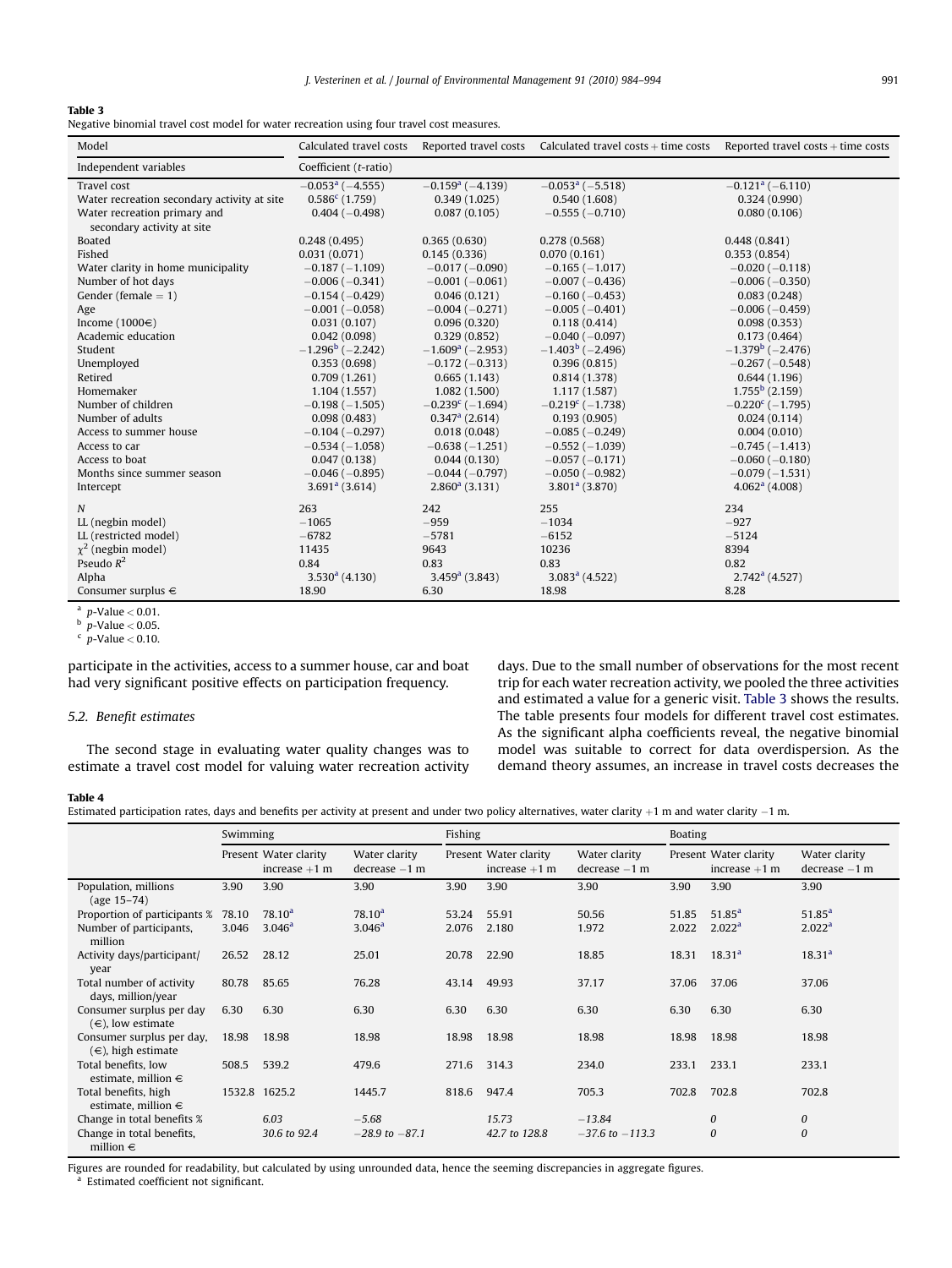rate of visits to a site. The only other significant variable across all four models was being a student. Students returned to the site of their previous visit less frequently than others, a finding perhaps attributable to their having a wider selection of destination sites, as they may have two home municipalities. The data leave this question open. Number of children had a negative effect on visiting frequency to the last-visited water recreation site in three of the four models. In the model of calculated travel costs, it was estimated that respondents for whom water recreation was a secondary activity took more trips to the last-visited site. Water clarity on the municipal level was not a significant variable in the model. This is natural, for this model explains the number of visits to a specific site, not the general participation intensity, which is the focus of the hurdle model.

The results of the travel cost model were used to estimate the per-trip benefits of visits. The model based on respondents' reported travel costs yielded the smallest benefit estimates per trip per person, which ranged from approximately 6.30–8.30 euros; calculated travel costs for people traveling by car provided higher estimates, in the range of 18.90–19.00 euros per visit per person. In both instances, the higher figures result from our taking the opportunity cost of time into account.16

The hurdle models [\(Table 2](#page-6-0)) were used to calculate the current rate and frequency of water recreation participation for the whole population ([Table 4](#page-7-0)). The probability of participation was estimated at roughly 78% for swimming, 53% for fishing and 52% for boating. The models produce slightly higher participation rates than the sample (compare [Table 1\)](#page-5-0). The estimated number of activity days per participant varied from about 27 days for swimming to 21 for fishing and 18 for boating. The fishing and boating models underestimate sample means somewhat; the estimated values are closer to the median number of trips, which is 20, 17, and 14 days for swimming, fishing and boating, respectively. The figures in [Table 4](#page-7-0) for total number of activity days capture the effect of both, the rate and frequency of participation, as well as the total benefits for each activity. It must be noted that adding annual benefits together would most likely not provide correct benefit estimates for water recreation as whole, because the recreation types are interrelated; there may be synergies and substitute effects that do not show when estimating activities separately. Our data do not allow for a proper study of substitution effects between the activities.

# 5.3. Policy effects

[Table 4](#page-7-0) shows the sensitivity of participation and total benefits to water quality change from the national status quo to a one-meter improvement/degradation in water clarity. An improvement would increase the probability of fishing by 2.7% and add 2.1 days of fishing annually on average. Swimming participation levels and boating behavior as a whole were not estimated as being affected by water clarity. Improved water quality was, however, predicted to increase the average number of swimming trips per person by 1.6 days annually. The policy alternatives affected swimming and fishing days in particular, whereas boating days were not sensitive to policy changes. Fig. 3 shows the estimated change in water



Fig. 3. Estimated change in water recreation activity for changes in aggregate local water clarity.

recreation visits due to altered water clarity. The data presented take into account the estimated water clarity coefficients only where they were significant in the estimations.

[Table 4](#page-7-0) also shows how changes in water clarity would affect water recreation benefits. A one-meter reduction in average water clarity would lead to a loss of swimming benefits on the order of 29–87 million euros annually. The decrease in fishing benefits would be larger, since our results indicate that the number of participants would also change<sup>17</sup>. The fishing benefits lost would range between 38 and 113 million euros per year. Since boating was not affected by water clarity in our estimations, no monetary loss can be estimated. However, this does not mean that 'boaters' consumer surplus would not diminish. If water clarity were to improve by 1 m on average, 'swimmers' consumer surplus would increase by 31–92 million euros per year, while fishers would enjoy an even larger enhancement in benefits, from 43 to 129 million euros annually.

#### 5.4. Comparison with costs

For policy purposes it is imperative to understand the costs as well as the benefits of improving water quality. Our study examined water clarity as an indicator of water quality, with a particular interest in eutrophication problems. Even for a rough comparison of the benefits and costs of reducing eutrophication, we would need to know how nutrient levels interact with both sea and inland water clarity and what the associated annual costs of reducing nutrients are.

As policy measures regarding water quality and previous evaluations of policy costs are associated with nutrient discharge instead of water clarity, we constructed simple regressions for converting nutrient reductions into water clarity improvements in both the sea and lakes. We set water clarity<sup>18</sup> dependent on temperature, depth of measurement point and inverse measures of both total nitrogen and phosphorus. Both clarity models had significant signs for nutrient levels, and the  $R^2$  figures of 0.72 and 0.44 for the lake and sea models, respectively, suggest that we were

<sup>&</sup>lt;sup>16</sup> From previous studies ([Pouta and Ovaskainen, 2006\)](#page-10-0) using the same dataset, we know that, regardless of the activity, welfare estimates per day in the case of multiple-day trips are approximately 60% of the estimates for one-day trips. Oneday trips account for approximately 87% (Pouta and Sievänen, 2001) of recreation days and the effect of multiple-day trips is minor particularly in this case, where we are interested in water quality improvement in 'respondents' home municipality. Although the welfare estimates are in line with previous findings for other recreation activities ([Pouta and Ovaskainen, 2006](#page-10-0)), they need to be used with caution due to the small size of the subsample used.

<sup>&</sup>lt;sup>17</sup> As the fishing model underestimates the participation frequency compared to the observed number of trips, it also underestimates total benefits. However, the problem is minor in terms of relative benefit change.

 $18$  The water clarity regressions used national scale data from six years: the period from 1998 to 2002, and the year 2004.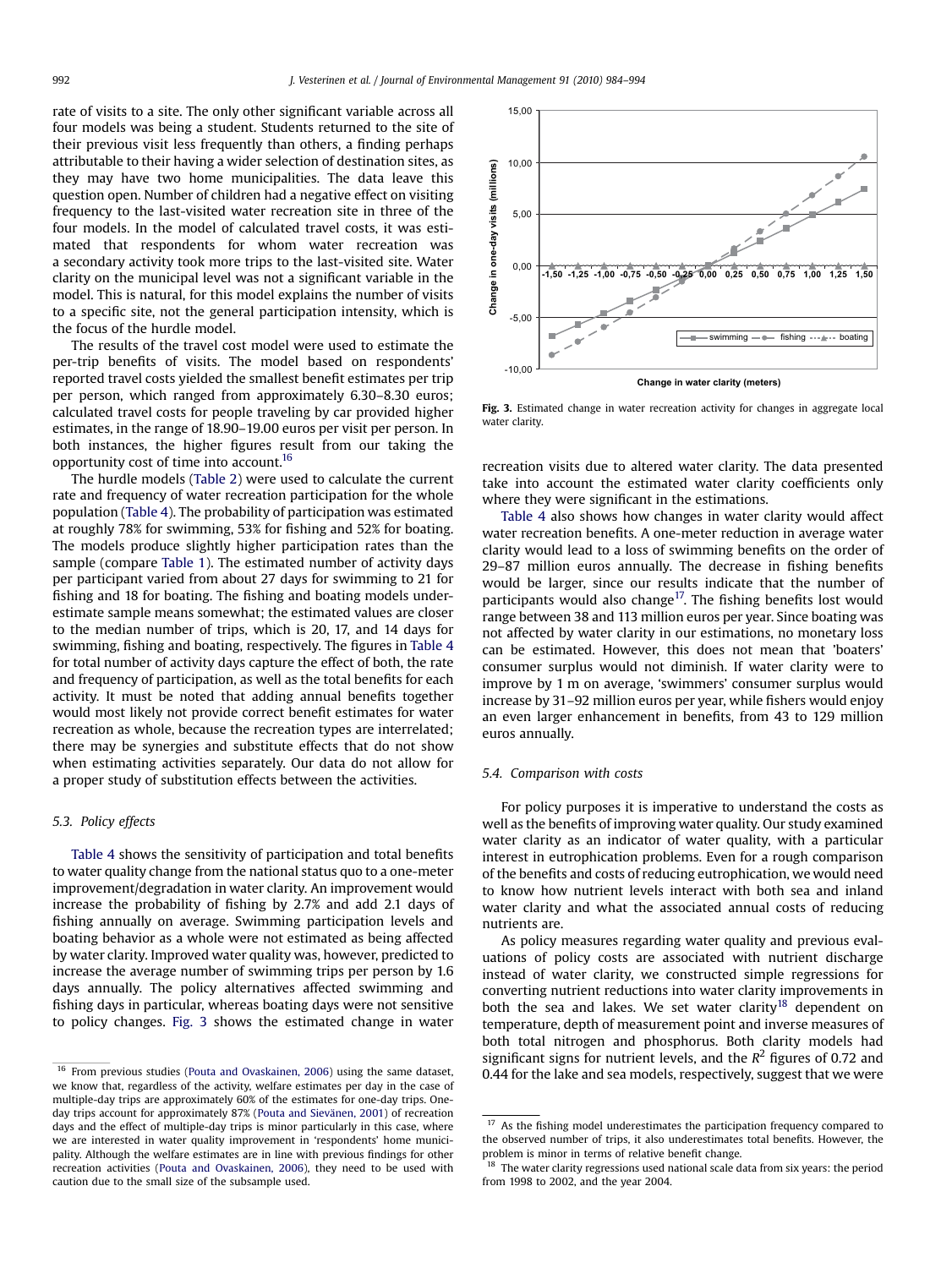#### <span id="page-9-0"></span>Table 5

Nutrient level effects on water clarity, OLS regression results.

| Independent variables      | Water clarity         |                               |  |  |  |  |
|----------------------------|-----------------------|-------------------------------|--|--|--|--|
|                            | Lake<br>Sea           |                               |  |  |  |  |
|                            | Coefficient (t-ratio) |                               |  |  |  |  |
| Total phosphorus (inverse) | $13.513a$ (86.077)    | $9.346a$ (25.811)             |  |  |  |  |
| Total nitrogen (inverse)   | $357.723a$ (50.564)   | 428.609 <sup>a</sup> (27.795) |  |  |  |  |
| Water temperature          | $0.011a$ (6.702)      | 0.000(0.116)                  |  |  |  |  |
| Depth of measurement point | $0.018a$ (41.702)     | $0.034a$ (49.781)             |  |  |  |  |
| Intercept                  | $-0.022$ ( $-0.659$ ) | $0.117c$ (1.673)              |  |  |  |  |
| N                          | 16.308                | 8210                          |  |  |  |  |
| $R^2$                      | 0.72                  | 0.44                          |  |  |  |  |
| Std. error of the estimate | 0.704                 | 0.895                         |  |  |  |  |

 $p$ -Value  $< 0.05$ 

 $p$ -Value  $< 0.01$ 

 $p$ -Value  $< 0.10$ .

better able to estimate water clarity for lakes. The results for the two models are shown in Table 5.

Using the regression results, we estimate that a uniform reduction of 38 and 37% in nutrient levels in lakes and on the coast, respectively, would be required to achieve a 1-m improvement in average water clarity. Söderqvist and Scharin (2000) found that in the Stockholm archipelago a one-meter improvement in clarity from 1.5 to 2.5 m would require approximately a 30% reduction in nitrogen, while a similar improvement from a better initial water clarity of 2.5 m would require a smaller, 21% reduction.

[Helin et al. \(2006\)](#page-10-0) estimated that a 50% reduction in nitrogen flow from Finnish agriculture to the Gulf of Finland would cost 34.9–47.6 million euros annually, depending on the policy regime. Although inland water eutrophication is more often phosphoruslimited, our simple water clarity models suggest that reductions in nitrogen flows to the sea also have an effect on inland waters, providing additional benefits. In this rough and indicative comparison of Helin's results with the recreational benefits we have derived, which likely represent a lower bound estimate since non-use values are excluded, it seems that the benefits of water clarity improvements are at least close to the associated costs.

# 6. Conclusion

Our results constitute a twofold contribution. First, the approach presented provides a methodical alternative for estimating the benefits of improving the quality of surface waters as required by the Water Framework Directive. The use of data from a national recreation inventory in combination with data on water quality make the method applicable for assessing WFD-related benefits in other European countries – at least twelve at this writing – where national recreation inventory data exist (Dehez et al., 2008). What is more, using recreation inventory data in assessing the effects of environmental changes may encourage countries without such data to conduct multipurpose inventories.

Second, the empirical models of participation in the three most common water recreation activities – swimming, fishing and boating – are particularly useful for the evaluation of water conservation policies. Using a hurdle model for participation in water recreation and frequency of recreation trips, we found that close-to-home water clarity affected recreation behavior positively: The annual number of swimming trips and the number of fishers were estimated to increase with an improvement in water clarity. We found boating unresponsive to changes in water clarity, as did Sandström (1996) in his study on the Swedish coast.

Using a representative site travel cost model, we estimated benefits for the average water recreation visit. The aggregate of these benefits represented a lower bound of total benefits since non-use values were excluded from the analysis, but was still large enough to be at least on the same level as the associated costs for improved water quality. This preliminary cost-benefit comparison thus suggests that current water conservation measures should be intensified.

To improve the valuation part of our approach, we recommend that future national recreation inventories use nationwide and spatially precise information on recreation. A combination of stated preference and revealed preference approaches could also improve the accuracy of benefit estimation (e.g. [Whitehead et al., 2000](#page-10-0)).

In an additional finding, we identified gaps in the ecological information on water quality: No transfer function could be derived linking nutrient concentrations with observable water clarity. To bridge this gap we estimated the relationship using water quality data. The model cannot mimic dynamic natural processes such as algal blooming and eutrophication, a shortcoming that underscores the need for models lying between indicators of water quality, which inform policy, and indicators such as water clarity, which are meaningful to the public.

Finally, we found the number of hot summer days to increase water-related recreation, making climate change an important aspect of future studies. A warming climate is likely to increase the demand for water recreation, but may also have an adverse effect on water quality in the form of increased algal blooming or drought. Models of these ecological interactions would provide an opportunity to estimate changes in water recreation benefits in the near future.

#### References

- Adamowicz, W., Swait, J., Boxall, P., Louviere, J., Williams, M., 1997. Perceptions versus objective measures of environmental quality in combined revealed and stated preference models of environmental valuation. Journal of Environmental Economics and Management 32, 65–84.
- Bateman, I.J., Brouwer, R., Davies, H., Day, B.H., Deflandre, A., Di Falco, S., Georgiou, S., Hadley, D., Hutchins, M., Jones, A.P., Kay, D., Leeks, G., Lewis, M., Lovett, A.A., Neal, C., Posen, P., Rigby, D., Turner, R.K., 2006. Analysing the agricultural costs and non-market benefits of implementing the water framework directive. Journal of Agricultural Economics 57 (2), 221–237.
- Bauman, A., Smith, B., Stoker, L., Bellew, B., Booth, M., 1999. Geographical influences upon physical activity participation: evidence of a 'coastal effect'. Australian and New Zealand Journal of Public Health 23 (3), 322–324.
- Boxall, P.C., McFarlane, B., 1995. Analysis of discrete, dependent variables in human dimensions research: participation in residential wildlife appreciation. Wildlife Society Bulletin 23 (2), 283–289.
- Cameron, A.C., Trivedi, P.K., 1998. Regression analysis of count data. In: Econometric Society Monographs No. 30. Cambridge University Press, New York.
- Cordell, H.K., Green, G.T., Leeworthy, V.R., Stephens, R., Fly, M.J., Betz, C.J., 2005. United States of America: outdoor recreation. In: Cushman, G., Veal, A.J., Zuzanek, J. (Eds.), Free Time and Leisure Participation: International Perspectives. CABI Publishing, Wallingford, Oxfordshire UK, pp. 245–264.
- Creel, M.D., Loomis, J.B., 1990. Theoretical and empirical advantages of truncated count data estimators for analysis of deer hunting in California. American Journal of Agricultural Economics 72, 434–441.
- Dehez, J., Colson, V., Mann, C., Sievänen, T., 2008. National recreation demand inventories and surveys. In: Sievänen, T., Arnberger, A., Dehez, J., Grant, N., Jensen, F.S., Skov-Petersen, H. (Eds.), Forest Recreation Monitoring – a European Perspective. Metlan työraportteja/Working Papers of the Finnish Forest Research Institute, vol. 79, p. 245.
- Dramstad, W.E., Sundli Tveit, M., Fjellstad, W.J., Fry, G.L.A., 2006. Relationships between visual landscape preferences and map-based indicators of landscape structure. Landscape and Urban Planning 78 (4), 465–474.
- Egan, K.J., Herriges, J.A., Kling, C.L., Downing, J.A., 2009. Valuing water quality as a function of water quality measures. American Journal of Agricultural Economics 91 (1), 106–123.
- Eggert, H., Olsson, B., 2009. Valuing multi-attribute marine water quality. Marine Policy 33, 201–206.
- European Commission, 2000. Directive 2000/60/EC of the European parliament and of the council. Official Journal of the European Communities 22.12.2000.
- Freeman, A.M., 1995. The benefits of water quality improvements for marine recreation: a review of the empirical evidence. Marine Resource Economics 10, 385–406.
- Giles-Corti, B., Donovan, R.J., 2002. The relative influence of individual, social and physical environment determinants of physical activity. Social Science and Medicine 54 (12), 1793–1812.